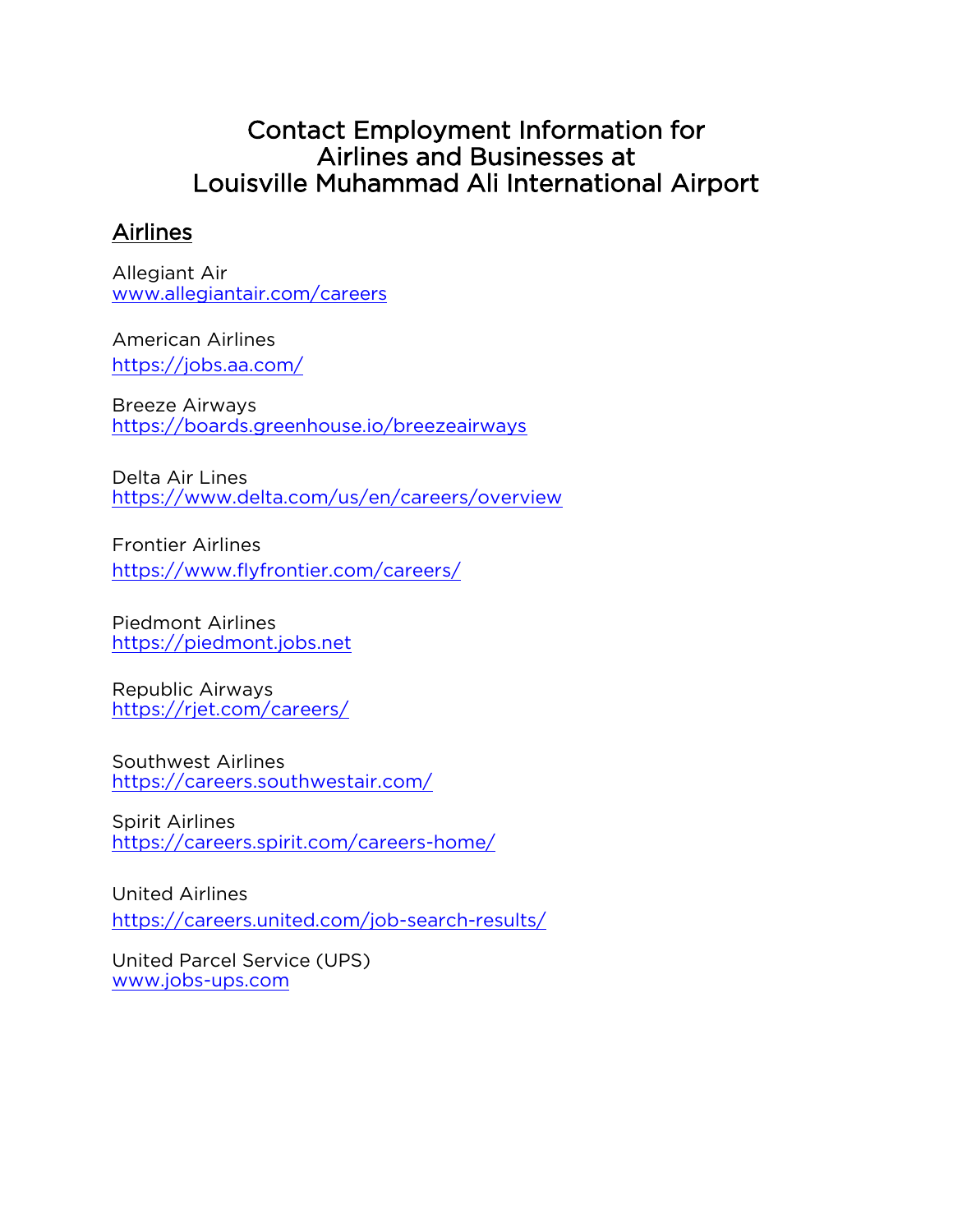#### Car Rental

Avis/Budget/Payless Car & Truck Rental Pick up application at the counter at Louisville Muhammad Ali International Airport.

Enterprise/National/Alamo Rent-A-Car Pick up application at the counter at Louisville Muhammad Ali International Airport.

Hertz/Dollar/Thrifty Rent-A-Car Pick up application at the counter at Louisville Muhammad Ali International Airport.

#### **Other**

Atlantic Aviation https://www.atlanticaviation.com/careers

Airport Valet Attendant [www.ameripark.com](http://www.ameripark.com/)

AvFlight [https://recruitingbypaycor.com/career/CareerH](https://recruitingbypaycor.com/career/CareerHome.action?clientId=8a7883c669b7efc80169c4ab2cfb0dcb) [ome.action?clientId=8a7883c669b7efc80169c4](https://recruitingbypaycor.com/career/CareerHome.action?clientId=8a7883c669b7efc80169c4ab2cfb0dcb) [ab2cfb0dcb](https://recruitingbypaycor.com/career/CareerHome.action?clientId=8a7883c669b7efc80169c4ab2cfb0dcb)

Elite Line Services https://www.daifuku.com/us/company/careers/positions/elitelineservices/

Fifth Third Bank <https://www.53.com/content/fifth-third/en/careers.html>

FlagShip Facility Services (Airport Janitorial Services) https://flagshipinc.com/louisville/

GAT Airline Ground Support <https://wearegat.net/careers/>

G2 Secure Staff (Passenger Assistance) [https://recruiting.adp.com/srccar/public/](https://recruiting.adp.com/srccar/public/RTI.home?c=1152251&d=ExternalCareerSite) [RTI.home?c=1152251&d=ExternalCareerSite](https://recruiting.adp.com/srccar/public/RTI.home?c=1152251&d=ExternalCareerSite)